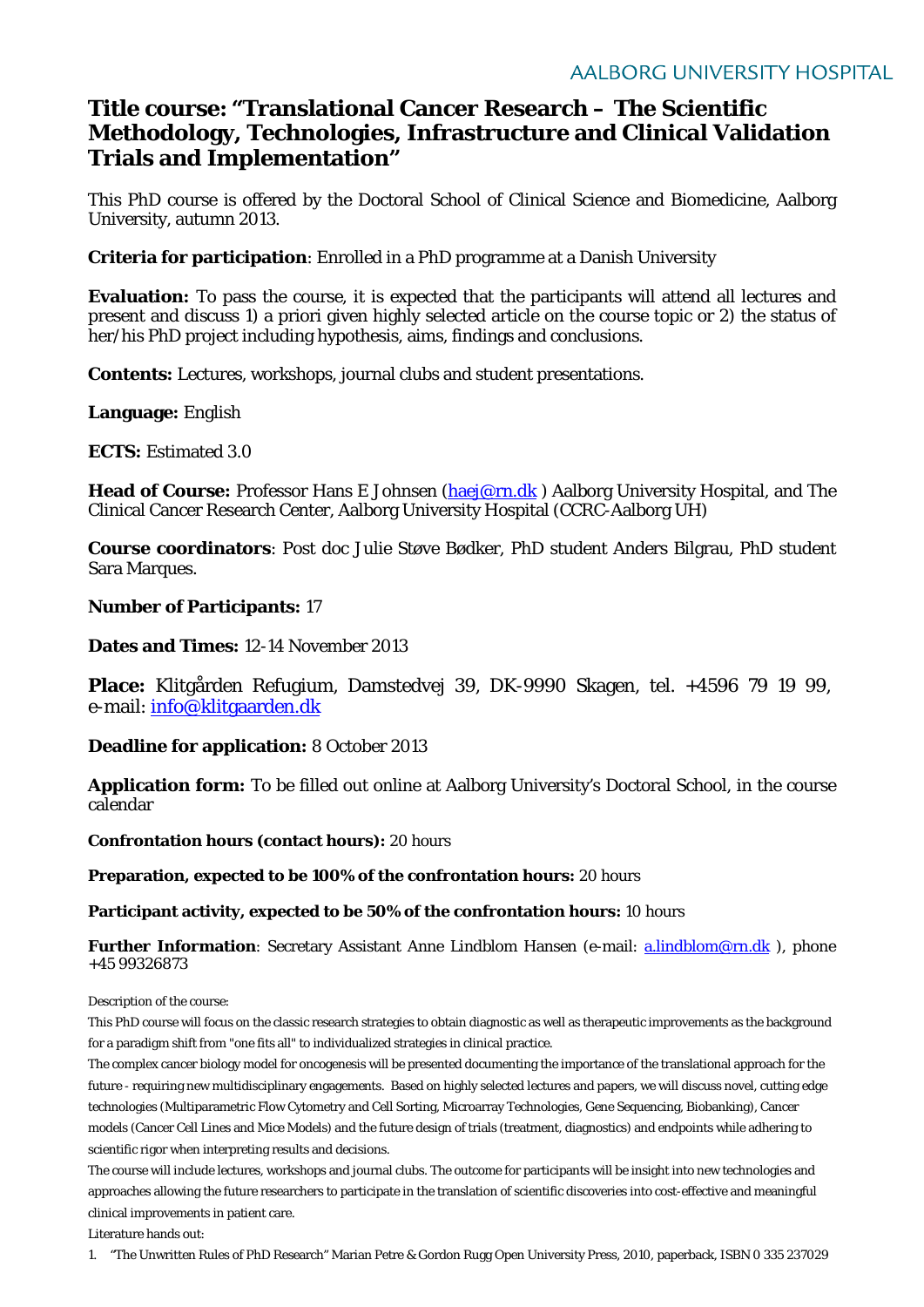# **Final programme**

# **Tuesday 12 November 2013 1st day Course:**

#### 15.00 -16.15 **Arrival, Coffee and Welcome**

- 16.15-16.30 Course introduction Hans E Johnsen, Professor
- 16.30-17.15 Lecture on "Personalised medicine need, goals and frame" Lecturer Ursula Falkmer, Professor
- 17.15-18.00 Lecture on "Mesoteliom a translational approach" Lecturer Oluf D. Roe, Professor

#### **18.30-19.30 Dinner**

19.30- Final planning in journal clubs and get together

# **Wednesday 13 November 2013 2nd day Course:**

#### **08.30-09.30 Breakfast**

09.30-11.00 Lecture on "Multiparametric flow cytometry and cell sorting". Lecturer Alexander Schmitz, cand scient PhD Journal club I / workshop I

### **11.00-11.15 Break**

11.15-12.15 Student  $1 + 2 + 3 + 4 + 5$  project presentation (10 min each)

### **12.30-13.30 Lunch**

- 13.30-14.00 Student  $6 + 7 + 8$  project presentation (10 min each)
- 14.00-15.30 Lecture on "Microarray Technologies" Lecturer Julie Støve Bødker, cand scient PhD Journal club II / workshop II

### **15.30-16.45 Break + walk and talk**

- 16.45-17.15 Lecture on "Bioinformatics: Gene Sequencing" Lecturer: Andreas Petri, cand scient PhD
- **17.15-18.15** Student  $9 + 10 + 11 + 12 + 13$  project presentation (10 min each)

#### **18.30-19.30 Dinner**

19.30-21.30 Evening programme: Skagen Museum Round Tour